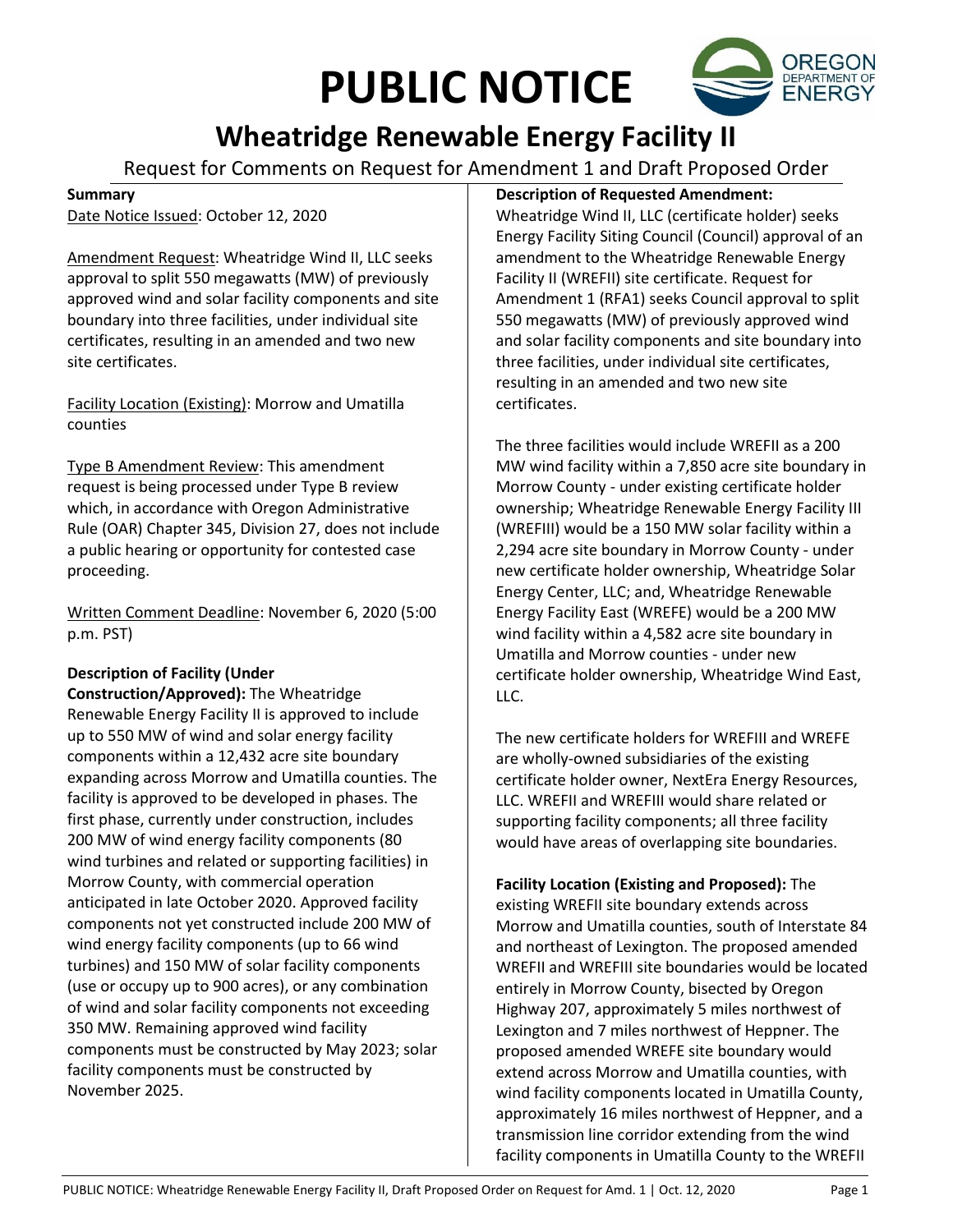collector substation in Morrow County. Maps presenting the proposed amended site boundaries and regional location of WREFII, WREFIII and WREFE are provided at the end of this notice. For detailed maps, please see Figures 1 through 4 in RFA1 on the Department's website at:

[https://www.oregon.gov/energy/facilities](https://www.oregon.gov/energy/facilities-safety/facilities/Pages/WREF-II.aspx)[safety/facilities/Pages/WREF-II.aspx,](https://www.oregon.gov/energy/facilities-safety/facilities/Pages/WREF-II.aspx) or visit our online mapping tool at [https://tinyurl.com/EFSCmap.](https://tinyurl.com/EFSCmap)

**Comment Period:** Written comments on RFA1 and the Draft Proposed Order must be received by the Oregon Department of Energy (ODOE) **by 5 p.m. PST on November 6, 2020** and must be submitted in writing by mail, email or faxed per below:

Sarah Esterson, Senior Siting Analyst Oregon Department of Energy 550 Capitol Street NE, 1<sup>st</sup> Floor Salem, OR 97301 Email: [sarah.esterson@oregon.gov](mailto:sarah.esterson@oregon.gov) Phone: 503-373-7945 Fax: 503-373-7806

To raise an issue on the record of the Draft Proposed Order on RFA1, a person must raise the issue in a written comment received by ODOE before the comment deadline.

The Council will not accept or consider public comments on RFA1 or on the Draft Proposed Order after the written comment deadline that closes the record on the Draft Proposed Order.

Please note: All comments submitted to ODOE may be disclosed to the public, subject to Oregon Public Records Laws (ORS Chapter 192). Public comments may be available on the ODOE webpage for WREFII as an attachment to the Proposed Order.

Comment submission does not register your contact information to receive future notices. If you would like to receive notices for this facility or any other EFSC facility, and have not already done so, please follow the information in this notice to subscribe to the ClickDimensions email notification list as described on Page 3.

**EFSC Review Process:** The amendment request is being processed as a "Type B" amendment, per OAR 345-027-0368 and -0372. After ODOE has considered all comments received on or before the November 6, 2020 comment deadline for the Draft Proposed Order, as described in this notice, ODOE will issue a Proposed Order. The Proposed Order shall recommend approval, modification, or denial of the amendment request. ODOE will issue, concurrently, a notice of the Proposed Order and Proposed Order.

EFSC, may adopt, modify or reject the proposed order based on the considerations described in OAR 345-027-0375. In a written final order, EFSC shall either grant or deny issuance of an amended and two original site certificates.

For more information relating to EFSC standards, please visit:

[http://www.oregon.gov/energy/facilities](http://www.oregon.gov/energy/facilities-safety/facilities/Pages/Siting-Standards.aspx)[safety/facilities/Pages/Siting-Standards.aspx](http://www.oregon.gov/energy/facilities-safety/facilities/Pages/Siting-Standards.aspx)

#### **Receipt of this Notice:**

Please note that you may be receiving this notice for multiple reasons:

- 1. You own property within or adjacent to (within 500 feet) the property on which the facility (existing and proposed) site boundaries are located. You will automatically receive all future notices on this facility.
- 2. You have requested to receive paper notices on the Wheatridge Wind Energy Facility or Wheatridge Renewable Energy Facility II. If you wish to be removed from this mailing lists, please contact Sarah Esterson.
- 3. You have previously signed up via GovDelivery/ClickDimensions or by contacting ODOE to receive notices related to the Wheatridge Wind Energy Facility or Wheatridge Renewable Energy Facility II or all EFSC projectrelated notices. You will automatically receive all future notices per your request, unless you unsubscribe via ClickDimensions or by contacting ODOE.

**More Information:** Please contact Sarah Esterson, Senior Siting Analyst, at the phone, email address or mailing address or phone number listed in this notice.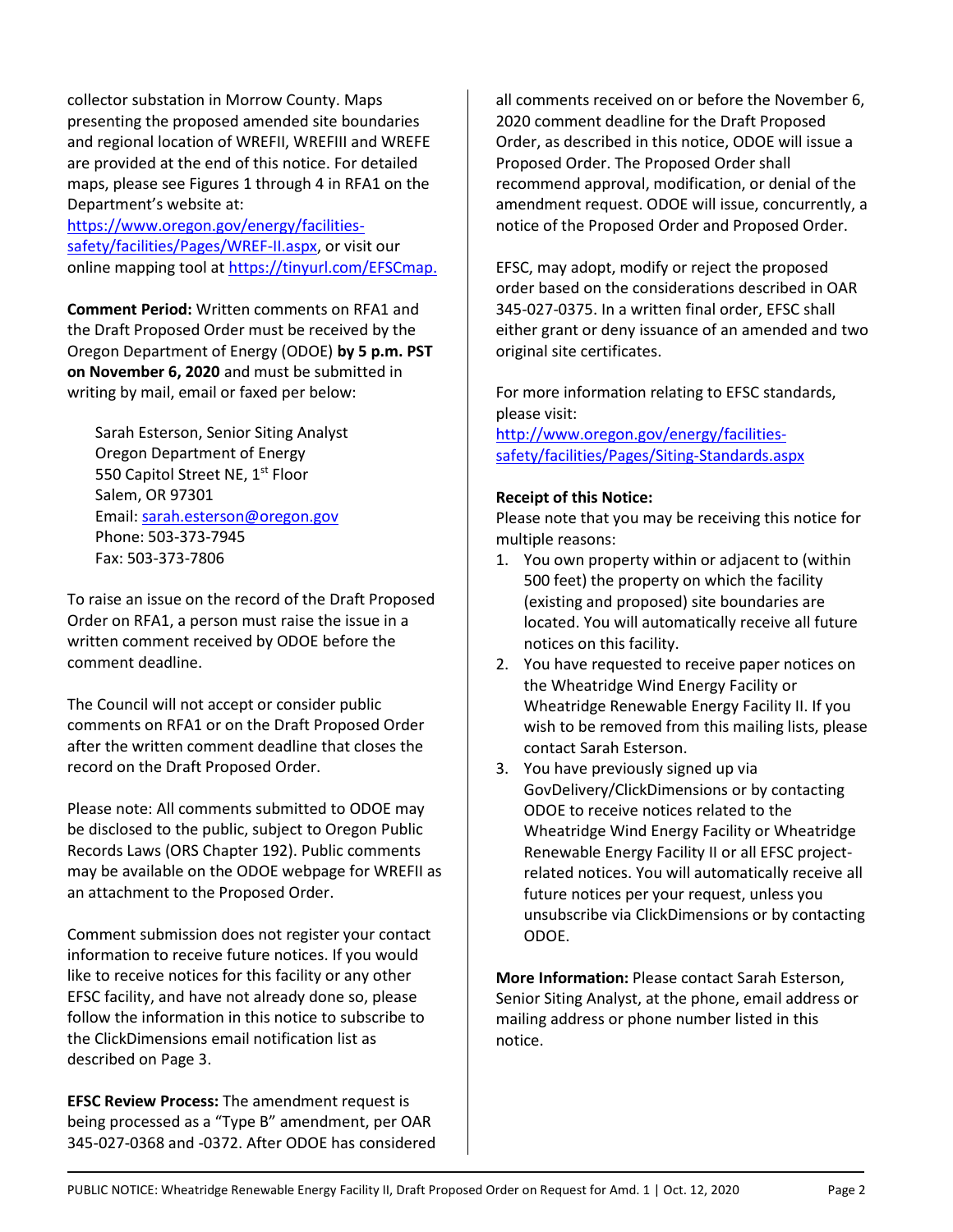More information about the facility and updates on the review process is available using any of the following options.

**1) Oregon Department of Energy's webpage:** More details on Wheatridge Renewable Energy Facility II, including RFA1 and the Draft Proposed Order are available online at:

[https://www.oregon.gov/energy/facilities](https://www.oregon.gov/energy/facilities-safety/facilities/Pages/WREF-II.aspx)[safety/facilities/Pages/WREF-II.aspx.](https://www.oregon.gov/energy/facilities-safety/facilities/Pages/WREF-II.aspx)

Additional resources to help you participate in the state siting process can be found at: [http://www.oregon.gov/energy/facilities](http://www.oregon.gov/energy/facilities-safety/facilities/pages/default.aspx)[safety/facilities/pages/default.aspx](http://www.oregon.gov/energy/facilities-safety/facilities/pages/default.aspx)

**2) Updates by email/mail:** Subscribe to ClickDimensions, a self-managed, automated email system that sends notices and updates on Wheatridge Renewable Energy Facility II as well as any or all other energy facilities and events under EFSC jurisdiction. For more information, please visit: [https://tinyurl.com/ODOE-EFSC.](https://tinyurl.com/ODOE-EFSC)

To receive notices by U.S. Mail, please contact Sarah Esterson.

#### **3) In hardcopy:**

Hard copies of RFA1 and the Draft Proposed Order on RFA1 are available for public inspection at following location at no cost. Hard copies will be provided at reasonable cost upon request to the Department:

Oregon Department of Energy 550 Capitol Street NE Salem, OR 97301

Please contact Sarah Esterson if you wish to arrange a time to inspect RFA1 or the Draft Proposed Order.

#### **Accessibility information:**

The Oregon Department of Energy is committed to accommodating people with disabilities. If you require any special physical or language accommodations, or need information in an alternate format, please contact Michiko Mata at 503-378-3895, toll-free in Oregon at 800-221-8035, or email to [michiko.mata@oregon.gov.](mailto:michiko.mata@oregon.gov)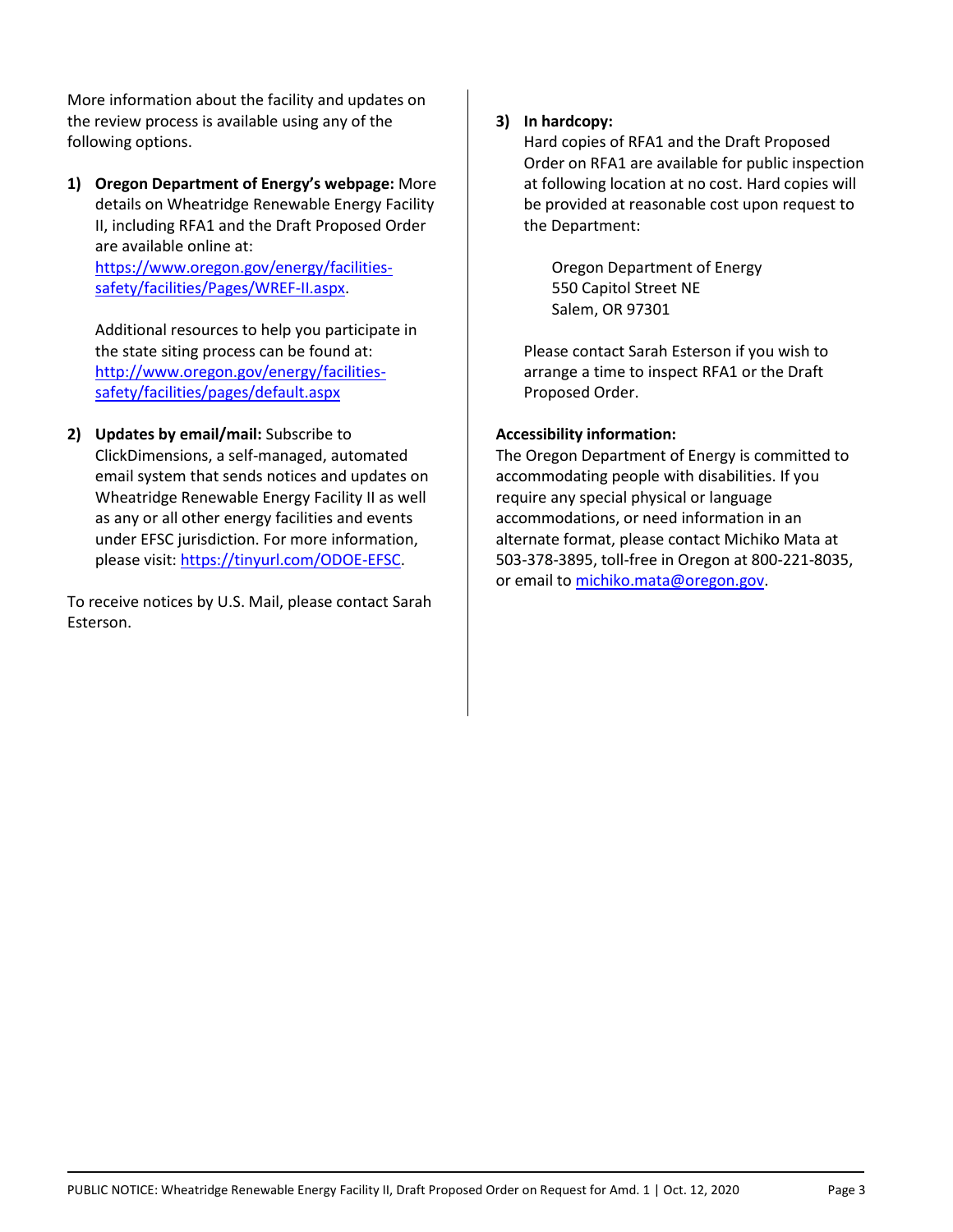#### **Figure 1: Proposed WREFII Site Boundary**

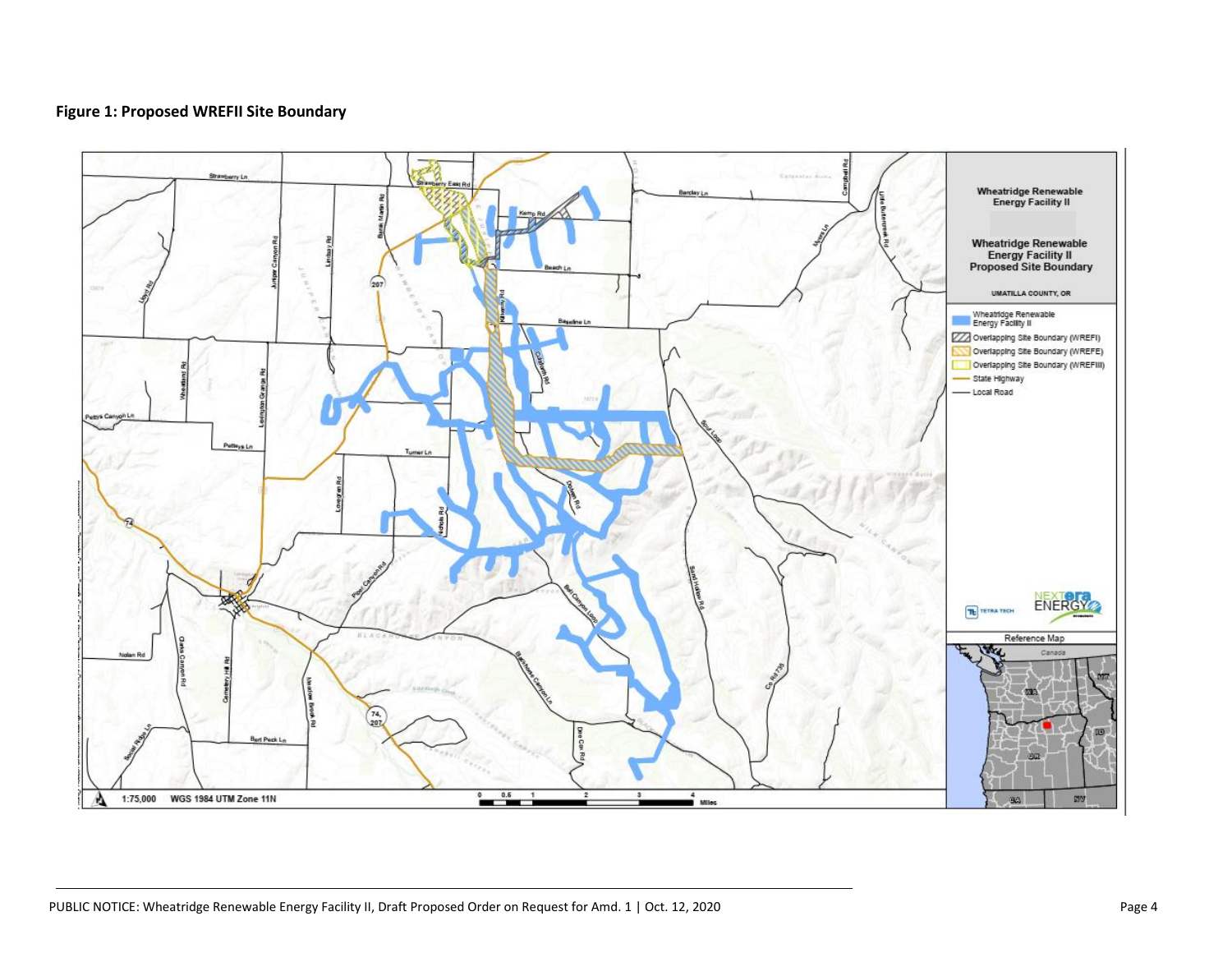